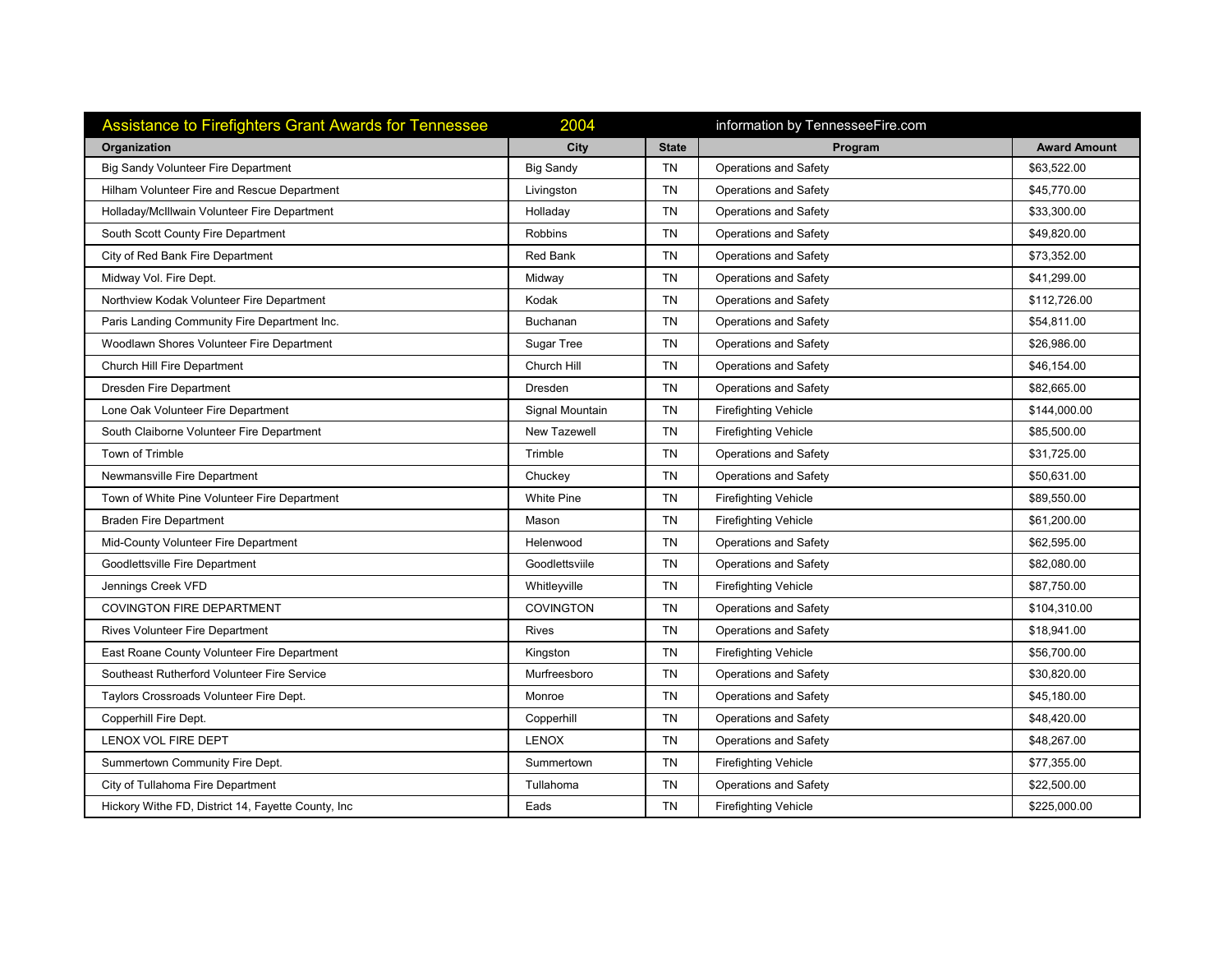| Mt Pleasant Volunteer Fire Department              | Mt Pleasant       | <b>TN</b> | <b>Operations and Safety</b> | \$53,595.00  |
|----------------------------------------------------|-------------------|-----------|------------------------------|--------------|
| Number One Volunteer Fire Department               | Gallatin          | <b>TN</b> | Operations and Safety        | \$49,266.00  |
| Leoma Fire and Rescue                              | Leoma             | <b>TN</b> | <b>Operations and Safety</b> | \$89,460.00  |
| Shackle Island Volunteer Fire Department           | Hendersonville    | <b>TN</b> | <b>Operations and Safety</b> | \$30,256.00  |
| Humphreys County Fire Department                   | Waverly           | <b>TN</b> | <b>Operations and Safety</b> | \$135,113.00 |
| <b>Clarksville Fire Rescue</b>                     | Clarksville       | <b>TN</b> | <b>Operations and Safety</b> | \$72,375.00  |
| Lookout Mountain Fire Dept.                        | Lookout Mountain  | <b>TN</b> | Operations and Safety        | \$19,937.00  |
| Orebank Volunteer Fire Department                  | Mosheim           | <b>TN</b> | <b>Operations and Safety</b> | \$21,219.00  |
| Town of Englewood                                  | Englewood         | <b>TN</b> | <b>Operations and Safety</b> | \$17,370.00  |
| Bledsoe Co. Fire Department at Mt Crest District 3 | Pikeville         | TN        | <b>Firefighting Vehicle</b>  | \$144,900.00 |
| Dickson CountyRescue Squad & Fire Services Inc.    | <b>DICKSON</b>    | <b>TN</b> | <b>Firefighting Vehicle</b>  | \$130,500.00 |
| Limestone Volunteer Fire Department                | Limestone         | <b>TN</b> | <b>Operations and Safety</b> | \$44,081.00  |
| Guys Volunteer Fire Department                     | Guys              | <b>TN</b> | <b>Firefighting Vehicle</b>  | \$83,700.00  |
| Flintville Volunteer Fire Dept.                    | Flintville        | <b>TN</b> | <b>Operations and Safety</b> | \$26,783.00  |
| Waldens Ridge Emergency Service                    | Signal Mountain   | <b>TN</b> | <b>Operations and Safety</b> | \$95,775.00  |
| Tusculum Volunteer Fire Department                 | Greeneville       | TN        | <b>Firefighting Vehicle</b>  | \$76,500.00  |
| Petersburg Volunteer Fire Department               | Petersburg        | <b>TN</b> | <b>Firefighting Vehicle</b>  | \$133,526.00 |
| Flynn's Lick Volunteer Fire Department             | Gainesboro        | <b>TN</b> | <b>Firefighting Vehicle</b>  | \$126,900.00 |
| Lewis Chapel Volunteer Fire Department             | Dunlap            | TN        | <b>Firefighting Vehicle</b>  | \$85,500.00  |
| Wayne County Emergency Management Agency           | Waynesboro        | <b>TN</b> | <b>Firefighting Vehicle</b>  | \$31,050.00  |
| Debusk Volunteer Fire Department                   | Greeneville       | <b>TN</b> | <b>Operations and Safety</b> | \$15,147.00  |
| Heiskell Volunteer Fire Department                 | Heiskell          | <b>TN</b> | <b>Operations and Safety</b> | \$60,865.00  |
| <b>Brockdell Volunteer Fire Department</b>         | Pikeville         | <b>TN</b> | Operations and Safety        | \$35,640.00  |
| Berlin Volunteer Fire Department                   | Lewisburg         | <b>TN</b> | <b>Operations and Safety</b> | \$21,056.00  |
| City of Friendship Fire Department                 | Friendship        | <b>TN</b> | <b>Operations and Safety</b> | \$101,790.00 |
| cumberland gap volunteer fire department           | cumberland gap    | <b>TN</b> | <b>Operations and Safety</b> | \$15,921.00  |
| EAST POLK FIRE RESCUE SQUAD INC.                   | <b>COPPERHILL</b> | <b>TN</b> | <b>Operations and Safety</b> | \$62,874.00  |
| Holly Creek Vol. Fire Dept & Community Center Inc. | Iron City         | <b>TN</b> | Operations and Safety        | \$22,270.00  |
| Lutts Volunteer Fire Department                    | Lutts             | <b>TN</b> | <b>Firefighting Vehicle</b>  | \$49,500.00  |
| Mt. Gilead Volunteer Fire Department               | Sparta            | <b>TN</b> | <b>Operations and Safety</b> | \$57,457.00  |
| Mynders Volunteer fFre Department                  | Columbia          | <b>TN</b> | <b>Operations and Safety</b> | \$84,636.00  |
| Silerton Volunteer Fire Department                 | Henderson         | <b>TN</b> | Operations and Safety        | \$14,292.00  |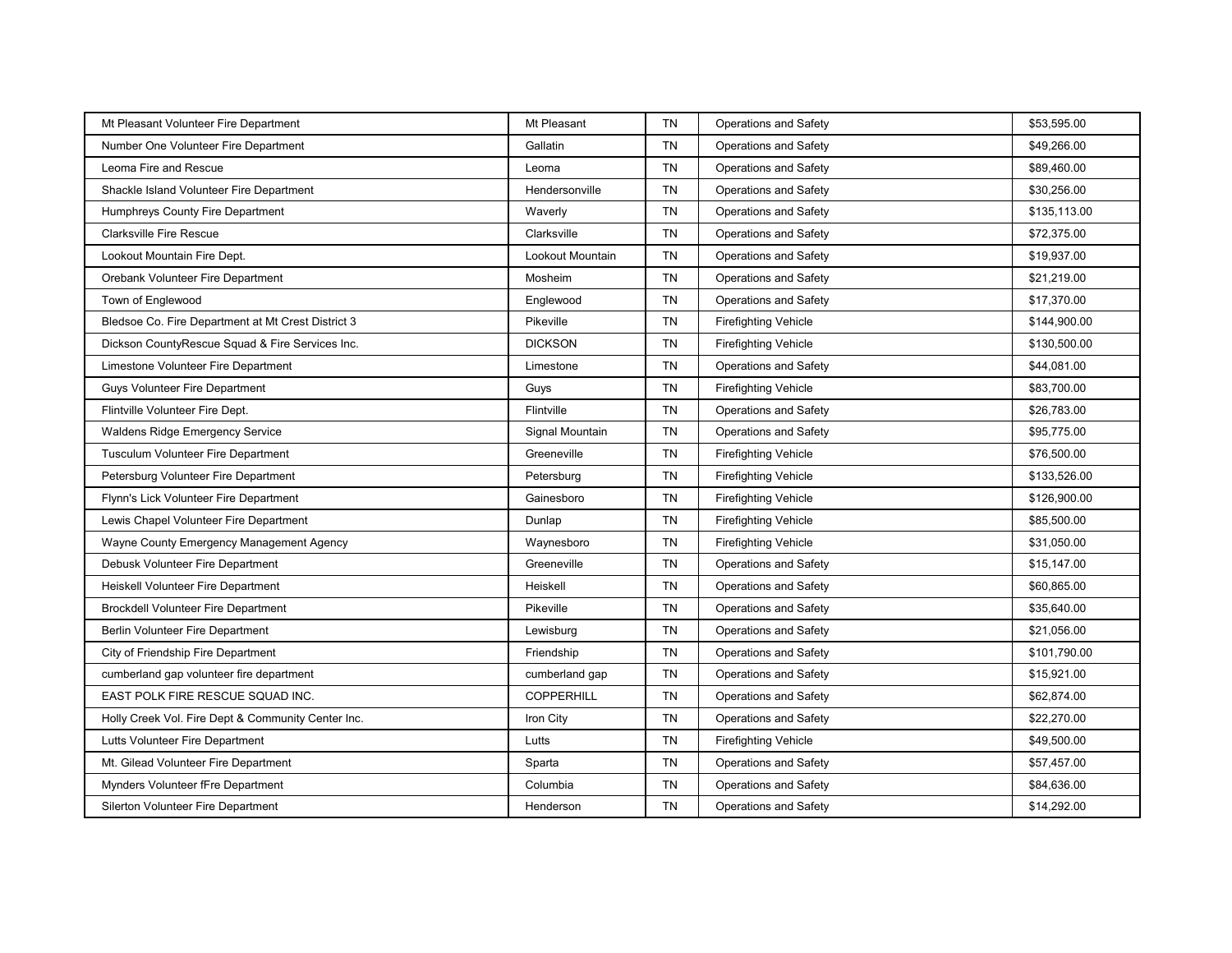| Wears Valley Volunteer Fire Department             | Sevierville         | <b>TN</b> | <b>Operations and Safety</b> | \$75,859.00  |
|----------------------------------------------------|---------------------|-----------|------------------------------|--------------|
| <b>Chester County Fire Department</b>              | Henderson           | <b>TN</b> | Operations and Safety        | \$157,991.00 |
| North Warren Fire Department                       | McMinnville         | <b>TN</b> | <b>Operations and Safety</b> | \$33,758.00  |
| Bonicord Volunteer Fire Department Inc.            | Friendship          | <b>TN</b> | Operations and Safety        | \$55,953.00  |
| Alto/Oak Grove Volunteer Fire Department           | Decherd             | TN        | <b>Operations and Safety</b> | \$26,550.00  |
| Lafollette Fire Department                         | Lafollette          | <b>TN</b> | <b>Operations and Safety</b> | \$54,180.00  |
| Coalfield Volunteer Fire Department                | Coalfield           | TN        | Operations and Safety        | \$33,210.00  |
| Finger Volunteer Fire Department                   | Finger              | <b>TN</b> | <b>Operations and Safety</b> | \$19,363.00  |
| Columbia Fire Department                           | Columbia            | <b>TN</b> | <b>Operations and Safety</b> | \$204,894.00 |
| New Market Volunteer Fire Department & Rescue Team | <b>New Market</b>   | <b>TN</b> | Operations and Safety        | \$47,304.00  |
| Striggersville Vol. Fire Dept.                     | Rogersville         | TN        | <b>Firefighting Vehicle</b>  | \$146,176.00 |
| <b>Troy Fire Department</b>                        | Troy                | <b>TN</b> | Operations and Safety        | \$127,430.00 |
| <b>Portland Fire Department</b>                    | Portland            | <b>TN</b> | Operations and Safety        | \$103,946.00 |
| <b>Timothy Volunteer Fire Department</b>           | Allons              | TN        | <b>Operations and Safety</b> | \$20,980.00  |
| rockwood fire department                           | rockwood            | <b>TN</b> | <b>Operations and Safety</b> | \$31,500.00  |
| Jefferson City Fire Department                     | Jefferson City      | TN        | Operations and Safety        | \$14,788.00  |
| Montgomery County Volunteer Fire Service           | Clarksville         | <b>TN</b> | <b>Operations and Safety</b> | \$273,927.00 |
| <b>Fairview Volunteer Fire Department</b>          | Gainesboro          | <b>TN</b> | <b>Operations and Safety</b> | \$25,020.00  |
| Paulette Volunteer Fire Depatment                  | <b>MAYNARDVILLE</b> | TN        | Operations and Safety        | \$122,940.00 |
| Auburntown Fire Department                         | Auburntown          | TN        | <b>Operations and Safety</b> | \$33,499.00  |
| City of White House Fire Department                | <b>White House</b>  | <b>TN</b> | <b>Operations and Safety</b> | \$57,860.00  |
| Campbell County Rural Fire Service                 | LaFollette          | TN        | Operations and Safety        | \$37,773.00  |
| Christiana Volunteer Fire Department               | Christiana          | <b>TN</b> | <b>Operations and Safety</b> | \$26,582.00  |
| Middleton Fire Department                          | Middleton           | <b>TN</b> | Operations and Safety        | \$43,200.00  |
| Stanley Valley Vol. Fire Dept.                     | Surgoinsville       | <b>TN</b> | Operations and Safety        | \$30,591.00  |
| Johnson City Fire Department                       | Johnson City        | <b>TN</b> | <b>Operations and Safety</b> | \$122,339.00 |
| SHADY VALLEY VOL FIRE DEPT.                        | <b>SHADY VALLEY</b> | <b>TN</b> | Operations and Safety        | \$29,160.00  |
| McEwen Fire Department                             | McEwen              | <b>TN</b> | Operations and Safety        | \$19,217.00  |
| north hamblen county volunteer fire dept.          | morristown          | TN        | <b>Firefighting Vehicle</b>  | \$148,500.00 |
| Allons Fire Dept.                                  | Allons              | <b>TN</b> | Operations and Safety        | \$45,776.00  |
| Winfield Volunteer Fire Dept                       | Winfield            | TN        | <b>Firefighting Vehicle</b>  | \$166,500.00 |
| Union City Fire Department                         | <b>Union City</b>   | <b>TN</b> | <b>Operations and Safety</b> | \$171,636.00 |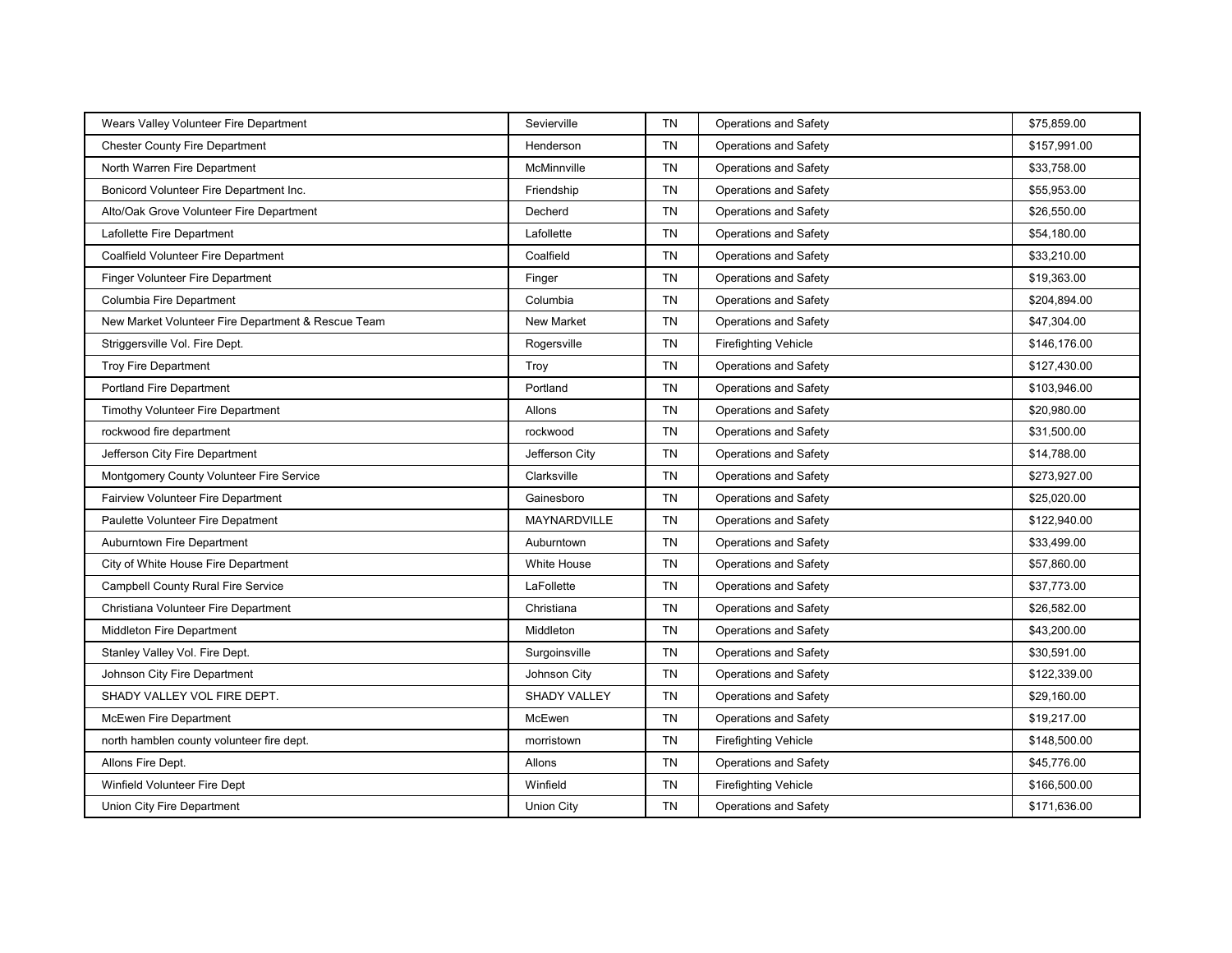| Rossville Fire Department                          | Rossville               | <b>TN</b> | <b>Firefighting Vehicle</b>  | \$112,500.00 |
|----------------------------------------------------|-------------------------|-----------|------------------------------|--------------|
| Highland Volunteer Fire Department Inc.            | Portland                | <b>TN</b> | Operations and Safety        | \$32,580.00  |
| <b>Stewart County Volunteer Fire Service</b>       | <b>Big Rock</b>         | <b>TN</b> | <b>Operations and Safety</b> | \$33,300.00  |
| Yorkville Volunteer Fire Department                | yorkville               | <b>TN</b> | <b>Operations and Safety</b> | \$63,000.00  |
| Tri-Community Volunteer Fire Department            | Ooltewah                | <b>TN</b> | <b>Operations and Safety</b> | \$227,904.00 |
| NORRIS DEPARTMENT OF PUBLIC SAFETY                 | <b>NORRIS</b>           | <b>TN</b> | <b>Operations and Safety</b> | \$73,440.00  |
| South Greene Volunteer Fire Department             | greeneville             | <b>TN</b> | <b>Firefighting Vehicle</b>  | \$171,000.00 |
| East Ridge Fire - Rescue                           | East Ridge              | TN        | <b>Operations and Safety</b> | \$87,329.00  |
| clinton fire department                            | clinton                 | <b>TN</b> | <b>Firefighting Vehicle</b>  | \$159,750.00 |
| Peytonsville Volunteer Fire Department             | <b>Thompson Station</b> | TN        | <b>Operations and Safety</b> | \$16,219.00  |
| <b>Bell Buckle Volunteer Fire Department</b>       | <b>Bell Buckle</b>      | <b>TN</b> | <b>Operations and Safety</b> | \$14,355.00  |
| Lexie Crossroads                                   | Belvidere               | TN        | <b>Firefighting Vehicle</b>  | \$157,500.00 |
| Mt. Vernon Volunteer Fire Department               | <b>Tellico Plains</b>   | <b>TN</b> | <b>Operations and Safety</b> | \$77,384.00  |
| Christianburg Volunteer Fire Department            | sweetwater              | TN        | <b>Operations and Safety</b> | \$70,947.00  |
| Sulphur Springs Volunteer Fire Department          | Jonesborough            | <b>TN</b> | <b>Operations and Safety</b> | \$83,001.00  |
| Fall Creek Falls Volunteer Fire Department         | Spencer                 | TN        | <b>Firefighting Vehicle</b>  | \$153,000.00 |
| Lascassas Volunteer Fire Department                | Lascassas               | TN        | <b>Firefighting Vehicle</b>  | \$141,300.00 |
| Sale Creek Volunteer Fire and Rescue               | Sale Creek              | <b>TN</b> | <b>Operations and Safety</b> | \$203,978.00 |
| <b>Cumberland County Fire Department</b>           | Crossville              | TN        | <b>Operations and Safety</b> | \$319,586.00 |
| <b>Gatlinburg Fire Department</b>                  | Gatlinburg              | <b>TN</b> | <b>Operations and Safety</b> | \$151,241.00 |
| North Tazewell Volunteer Fire Department           | Tazewell                | TN        | <b>Operations and Safety</b> | \$76,494.00  |
| Speedwell Volunteer Fire Department                | Speedwell               | <b>TN</b> | <b>Firefighting Vehicle</b>  | \$137,025.00 |
| Hydro Volunteer Fire Department, Inc.              | Parsons                 | <b>TN</b> | Operations and Safety        | \$52,984.00  |
| Palmersville Community Volunteer Fire Department   | Palmersville            | <b>TN</b> | <b>Firefighting Vehicle</b>  | \$39,375.00  |
| Springfield Fire Department                        | Springfield             | TN        | Operations and Safety        | \$76,356.00  |
| Gandy Volunteer Fire Dept and Community Club       | Lawrenceburg            | TN        | <b>Firefighting Vehicle</b>  | \$81,000.00  |
| Tracy City Volunteer Fire Department               | <b>Tracy City</b>       | <b>TN</b> | <b>Operations and Safety</b> | \$58,349.00  |
| Hickory Valley Volunteer Fire Department           | Sparta                  | TN        | Operations and Safety        | \$67,613.00  |
| Highway 69 Community Center and Vol. Fire Deptment | Lutts                   | <b>TN</b> | <b>Operations and Safety</b> | \$13,500.00  |
| <b>Fowlkes Fire Department</b>                     | Dyersburg               | <b>TN</b> | <b>Operations and Safety</b> | \$16,295.00  |
| Lake City Fire Department                          | Lake City               | TN        | <b>Operations and Safety</b> | \$35,241.00  |
| Vanleer Volunteer Fire Department                  | <b>VANLEER</b>          | <b>TN</b> | Operations and Safety        | \$59,571.00  |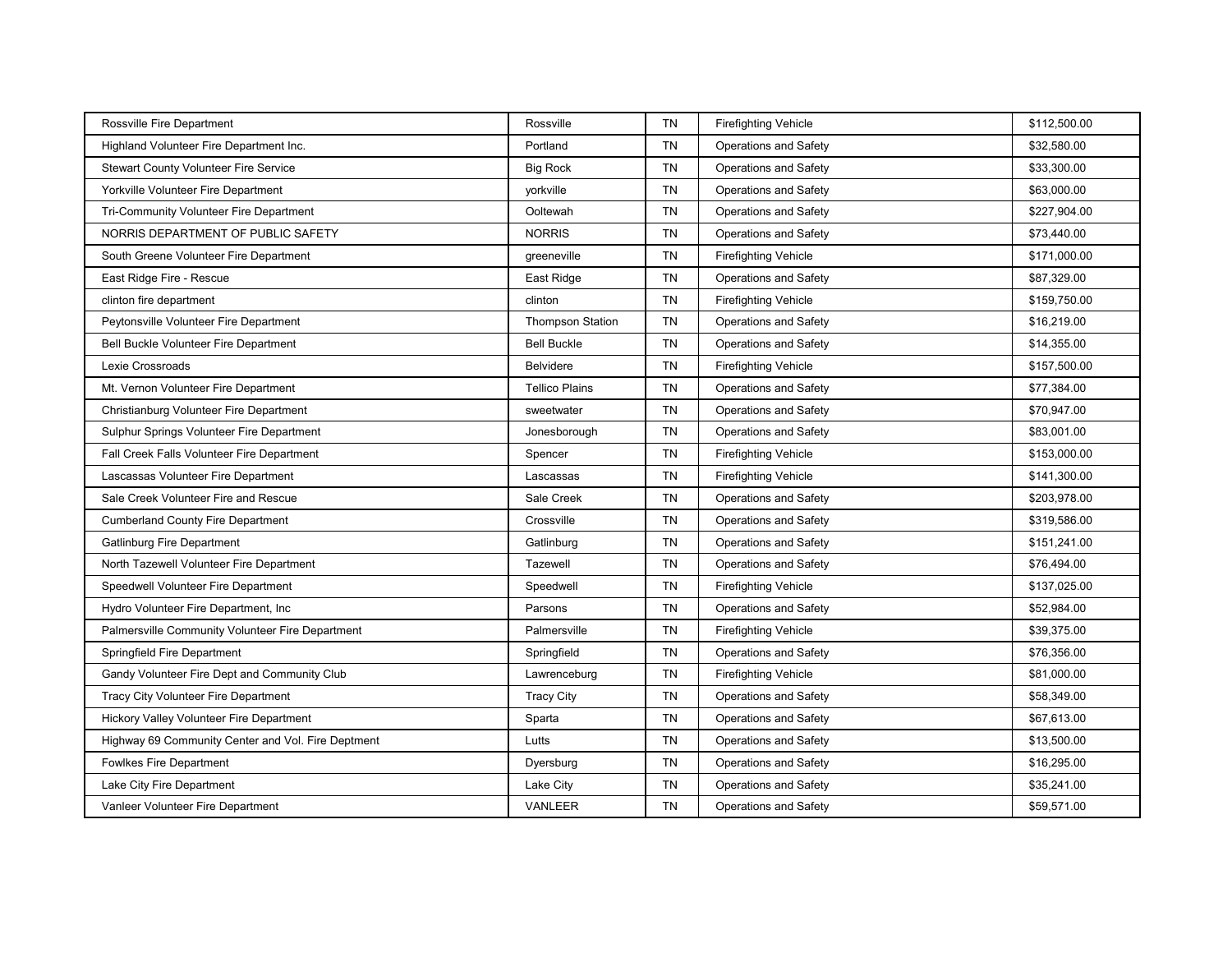| Fayetteville Fire Department                       | Fayetteville        | <b>TN</b> | <b>Operations and Safety</b> | \$107,754.00 |
|----------------------------------------------------|---------------------|-----------|------------------------------|--------------|
| Morris Chapel Volunteer Fire Department            | Camden              | <b>TN</b> | Operations and Safety        | \$39,975.00  |
| Sullivan West Volunteer Fire Department            | Kingsport           | <b>TN</b> | <b>Operations and Safety</b> | \$31,500.00  |
| MT.PLEASANT FIRE DEPT.                             | <b>MT.PLEASANT</b>  | <b>TN</b> | Operations and Safety        | \$46,748.00  |
| Luminary Frostbite Volunteer Fire Department       | <b>Spring City</b>  | <b>TN</b> | <b>Operations and Safety</b> | \$30,060.00  |
| Gordonsville Fire Department                       | Gordonsville        | <b>TN</b> | <b>Operations and Safety</b> | \$103,829.00 |
| Gruetli-Laager Fire Department                     | Gruetli-Laager      | <b>TN</b> | Operations and Safety        | \$24,480.00  |
| Petros Volunteer Fire Dept.                        | Petros              | <b>TN</b> | <b>Operations and Safety</b> | \$36,419.00  |
| South Unicoi County Volunteer Fire Department      | Erwin               | <b>TN</b> | <b>Operations and Safety</b> | \$106,788.00 |
| Grassy Fork Volunteer Fire Department, Inc.        | Hartford            | <b>TN</b> | <b>Operations and Safety</b> | \$17,071.00  |
| friendsville volunteer fire department             | friendsville        | <b>TN</b> | <b>Operations and Safety</b> | \$75,600.00  |
| Byrdstown-Pickett County Volunteer Fire Department | Byrdstown           | <b>TN</b> | Operations and Safety        | \$189,000.00 |
| <b>Blaine Volunteer Fire Department</b>            | <b>Blaine</b>       | <b>TN</b> | <b>Operations and Safety</b> | \$84,331.00  |
| Medina Fire Department                             | Medina              | <b>TN</b> | <b>Operations and Safety</b> | \$42,075.00  |
| Highway 58 Volunteer Fire Department, Inc.         | Harrison            | <b>TN</b> | <b>Operations and Safety</b> | \$37,411.00  |
| Irondale Volunteer Fire Department                 | South Pittsburg     | <b>TN</b> | <b>Operations and Safety</b> | \$9,955.00   |
| Monteagle Volunteer Fire & Rescue                  | Monteagle           | <b>TN</b> | <b>Firefighting Vehicle</b>  | \$122,076.00 |
| <b>Battle Creek Volunteer Fire Department</b>      | South Pittsburg     | <b>TN</b> | <b>Operations and Safety</b> | \$23,891.00  |
| Rock City / Rome Volunteer Fire Department         | Carthage            | TN        | <b>Firefighting Vehicle</b>  | \$72,000.00  |
| Caryville Fire Department                          | caryville           | <b>TN</b> | <b>Operations and Safety</b> | \$26,707.00  |
| <b>Blanche Volunteer Fire Rescue</b>               | Taft                | <b>TN</b> | <b>Firefighting Vehicle</b>  | \$133,650.00 |
| Five Points Fire Department                        | Cornersville        | <b>TN</b> | <b>Firefighting Vehicle</b>  | \$150,541.00 |
| Maury County Rural Fire Protection Agency          | Columbia            | <b>TN</b> | Operations and Safety        | \$117,950.00 |
| New Johnsonville Fire Department                   | New Johnsonville    | TN        | <b>Operations and Safety</b> | \$49,680.00  |
| Decatur County Station 1 Volunteer Fire Dept.      | Parsons             | <b>TN</b> | Operations and Safety        | \$69,570.00  |
| <b>Eastland Fire Department</b>                    | sparta              | <b>TN</b> | <b>Firefighting Vehicle</b>  | \$45,450.00  |
| Newport Fire Department                            | Newport             | <b>TN</b> | <b>Operations and Safety</b> | \$39,343.00  |
| McDonald Volunteer Fire Department                 | Mohawk              | <b>TN</b> | Operations and Safety        | \$13,140.00  |
| Bath Springs Volunteer Fire Department             | <b>Bath Springs</b> | <b>TN</b> | <b>Firefighting Vehicle</b>  | \$150,300.00 |
| City of Dyer Fire Department                       | Dyer                | <b>TN</b> | <b>Operations and Safety</b> | \$54,002.00  |
| Gilt Edge Volunteer Fire Department                | <b>Burlison</b>     | <b>TN</b> | <b>Firefighting Vehicle</b>  | \$192,393.00 |
| West Carter County Volunteer Fire Department       | Johnson City        | <b>TN</b> | <b>Firefighting Vehicle</b>  | \$159,005.00 |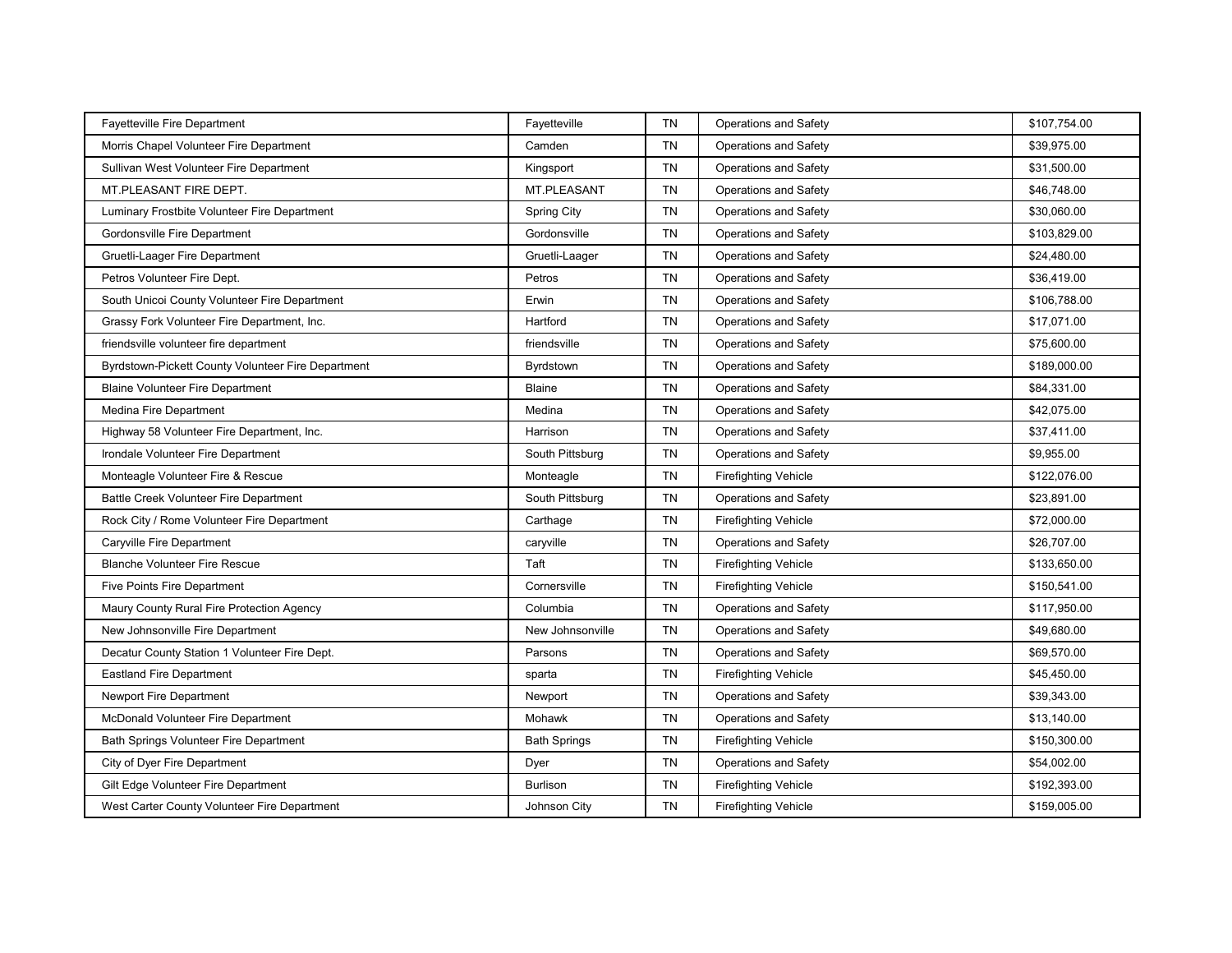| Oakdale Area Volunteer Fire Department            | Oakdale               | <b>TN</b> | <b>Firefighting Vehicle</b>  | \$81,000.00  |
|---------------------------------------------------|-----------------------|-----------|------------------------------|--------------|
| <b>Sweetwater Fire Department</b>                 | Sweetwater            | <b>TN</b> | <b>Operations and Safety</b> | \$87,002.00  |
| Jackson County Central Fire Department            | Gainesboro            | <b>TN</b> | <b>Firefighting Vehicle</b>  | \$54,000.00  |
| PULASKI FIRE DEPARTMENT                           | <b>PULASKI</b>        | TN        | <b>Firefighting Vehicle</b>  | \$148,500.00 |
| Buffalo River Community Center and Volunteer Fire | Waynesboro            | <b>TN</b> | <b>Firefighting Vehicle</b>  | \$34,200.00  |
| COCKE COUNTY FIRE DEPT                            | <b>NEWPORT</b>        | <b>TN</b> | <b>Operations and Safety</b> | \$61,002.00  |
| Goshen Valley Volunteer Fire Dept.                | Church Hill           | <b>TN</b> | <b>Firefighting Vehicle</b>  | \$225,000.00 |
| Sevierville Fire Department                       | Sevierville           | <b>TN</b> | <b>Operations and Safety</b> | \$120,137.00 |
| Bloomingdale Volunteer Fire Department            | Kingsport             | <b>TN</b> | <b>Operations and Safety</b> | \$102,438.00 |
| Milan Fire Dept.                                  | Milan                 | <b>TN</b> | Operations and Safety        | \$87,300.00  |
| New Prospect Fire and Rescue Inc.                 | Lawrenceburg          | TN        | <b>Firefighting Vehicle</b>  | \$112,500.00 |
| Arrington Volunteer Fire Department               | Arrington             | <b>TN</b> | <b>Firefighting Vehicle</b>  | \$171,000.00 |
| Metro Lynchburg/Moore County Fire Department      | Lynchburg             | TN        | <b>Firefighting Vehicle</b>  | \$121,500.00 |
| <b>Bethel Springs Fire Department</b>             | <b>Bethel Springs</b> | <b>TN</b> | <b>Firefighting Vehicle</b>  | \$81,000.00  |
| Dellrose Volunteer Fire Rescue                    | Dellrose              | TN        | <b>Firefighting Vehicle</b>  | \$133,650.00 |
| HAYWOOD COUNTY FIRE DEPARTMENT                    | <b>BROWNSVILLE</b>    | TN        | <b>Firefighting Vehicle</b>  | \$139,500.00 |
| Three Star Volunteer Fire Department              | <b>Brighton</b>       | <b>TN</b> | <b>Firefighting Vehicle</b>  | \$117,000.00 |
| Clear Fork Area Volunteer Fire Department         | Rugby                 | <b>TN</b> | <b>Firefighting Vehicle</b>  | \$45,000.00  |
| Claxton Volunteer Fire Department Inc.            | Powell                | TN        | Operations and Safety        | \$59,565.00  |
| City of Soddy-Daisy Fire Department               | Soddy-Daisy           | <b>TN</b> | <b>Operations and Safety</b> | \$88,780.00  |
| Sunbright Area Volunteer Fire Department          | Sunbright             | <b>TN</b> | <b>Firefighting Vehicle</b>  | \$54,000.00  |
| Clinch Valley Volunteer Fire Department           | Eidson                | <b>TN</b> | <b>Firefighting Vehicle</b>  | \$117,000.00 |
| Gudger Community Volunteer Fire Department        | Madisonville          | TN        | <b>Operations and Safety</b> | \$77,788.00  |
| Chestnut Hill Volunteer Fire Department           | Dandridge             | <b>TN</b> | <b>Firefighting Vehicle</b>  | \$85,500.00  |
| Cedar Grove                                       | <b>Bone Cave</b>      | TN        | <b>Firefighting Vehicle</b>  | \$72,000.00  |
| White House Community VFD                         | <b>White House</b>    | <b>TN</b> | <b>Operations and Safety</b> | \$116,402.00 |
| Hollow Rock Volunteer Fire Department             | <b>Hollow Rock TN</b> | <b>TN</b> | <b>Operations and Safety</b> | \$60,165.00  |
| LEBANON FIRE DEPT.                                | <b>LEBANON</b>        | TN        | <b>Operations and Safety</b> | \$27,529.00  |
| Cherry Creek Volunteer Fire Department            | Sparta                | <b>TN</b> | <b>Operations and Safety</b> | \$49,442.00  |
| Harpeth Ridge Volunteer Fire Department           | Charlotte             | TN        | <b>Firefighting Vehicle</b>  | \$175,500.00 |
| Calhoun Volunteer Fire Department                 | Calhoun               | <b>TN</b> | <b>Firefighting Vehicle</b>  | \$138,120.00 |
| Shelby County Fire Department                     | Memphis               | <b>TN</b> | Operations and Safety        | \$404,194.00 |